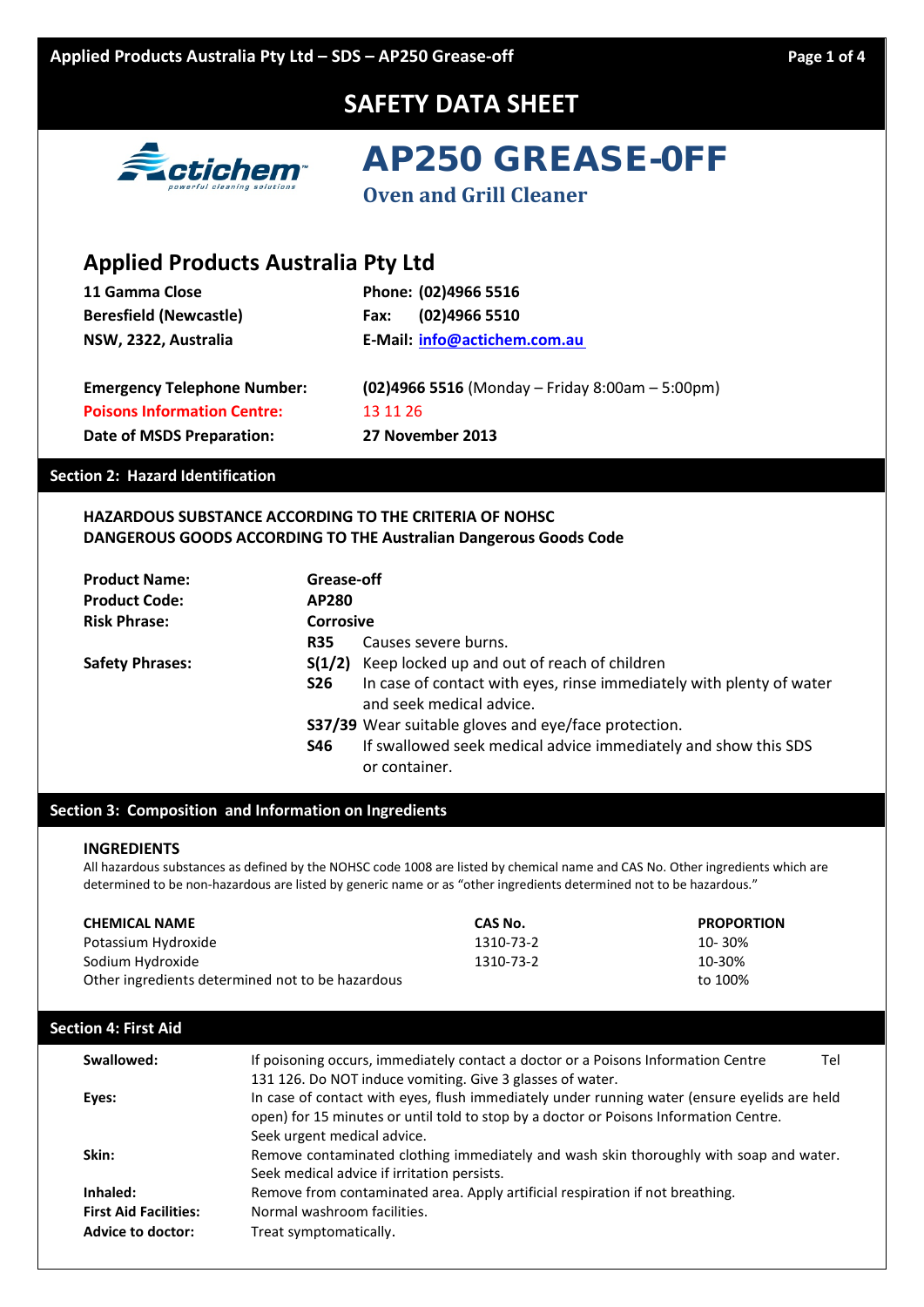| <b>Section 5: Fire Fighting Measures</b>                    |                                                                                                                                                                                                                                                                                                                                                                                                                                                              |
|-------------------------------------------------------------|--------------------------------------------------------------------------------------------------------------------------------------------------------------------------------------------------------------------------------------------------------------------------------------------------------------------------------------------------------------------------------------------------------------------------------------------------------------|
| Flammability:                                               | Not flammable or combustible.<br>Fire/Explosion Hazard: Use dry chemical, foam or water fog. Wear full body protective clothing with self-<br>contained breathing apparatus (SCBA) and protective gloves. Use all means available<br>to prevent any spillage entering a watercourse.                                                                                                                                                                         |
| <b>Hazardous Combustion Products:</b>                       | None known                                                                                                                                                                                                                                                                                                                                                                                                                                                   |
| <b>Section 6: Accidental Release Measures</b>               |                                                                                                                                                                                                                                                                                                                                                                                                                                                              |
|                                                             |                                                                                                                                                                                                                                                                                                                                                                                                                                                              |
| <b>Spills and Disposals:</b>                                | Large Spills - Absorb on sand, dirt, vermiculite or similar absorbent material. Place<br>into labeled drums and dispose of according to local government regulations. Use all<br>means available to prevent any spillage entering a watercourse. Immediately notify<br>emergency services (Police or Fire Brigade) if the spill is too large for you to safely and<br>effectively handle.<br><b>Small Spills</b> - Flush away with copious amounts of water. |
| <b>Personal Protective Equipment:</b>                       | Refer to Section 8 of this SDS for PPE required.                                                                                                                                                                                                                                                                                                                                                                                                             |
| <b>Section 7: Safe Handling Information</b>                 |                                                                                                                                                                                                                                                                                                                                                                                                                                                              |
|                                                             |                                                                                                                                                                                                                                                                                                                                                                                                                                                              |
| <b>Storage &amp; Transport:</b>                             | Store and transport according to the requirements of the Australian Dangerous Goods Code<br>for Transport. Store in a cool place and out of direct sunlight. Store away from strong acids.<br>Store away from possible contact with non-ferrous metals. Keep container sealed when not in<br>use. Store locked up and out of reach of children. Only store in the original container as<br>supplied by the manufacturer.                                     |
| Handling:                                                   | Always use recommended Personal Protective Equipment (see section 8 of this SDS). Do not<br>mix with any other chemical unless expressly recommended by the manufacturer.                                                                                                                                                                                                                                                                                    |
| <b>Section 8: Exposure Controls and Personal Protection</b> |                                                                                                                                                                                                                                                                                                                                                                                                                                                              |
| <b>Exposure Standards:</b>                                  | No exposure standards have been assigned to this product.                                                                                                                                                                                                                                                                                                                                                                                                    |
| <b>Engineering Controls:</b>                                | Maintain adequate ventilation at all times. In most circumstances natural<br>ventilation systems are adequate unless the material is heated, reacted or otherwise<br>changed in some type of chemical reaction, then the use of a local exhaust                                                                                                                                                                                                              |
|                                                             | ventilation system is recommended. Do not aerosolize.                                                                                                                                                                                                                                                                                                                                                                                                        |
| <b>Personal Protection Equipment:</b>                       | Gloves and apron - Use NBR or vinyl elbow length gloves and apron.                                                                                                                                                                                                                                                                                                                                                                                           |
|                                                             | Goggles-Wear chemical goggles.                                                                                                                                                                                                                                                                                                                                                                                                                               |
|                                                             | Respiratory Protection - Not normally required. If used in confined spaces, select<br>and use respirators in accordance with AS/NZS 1715/1716. The use of half-face P1<br>(dust/mist) respirator with replaceable filters is recommended.                                                                                                                                                                                                                    |
|                                                             |                                                                                                                                                                                                                                                                                                                                                                                                                                                              |
|                                                             |                                                                                                                                                                                                                                                                                                                                                                                                                                                              |
| <b>Section 9: Physical and Chemical Properties</b>          |                                                                                                                                                                                                                                                                                                                                                                                                                                                              |
| Appearance:                                                 | Clear water white liquid with mild chemical odour.                                                                                                                                                                                                                                                                                                                                                                                                           |
| <b>Boiling Point:</b>                                       | Not available                                                                                                                                                                                                                                                                                                                                                                                                                                                |
| <b>Vapour Pressure:</b>                                     | Not available                                                                                                                                                                                                                                                                                                                                                                                                                                                |
| <b>Specific Gravity:</b>                                    | 1.22                                                                                                                                                                                                                                                                                                                                                                                                                                                         |
| <b>Flashpoint:</b><br><b>Flammability Limits:</b>           | Not flammable<br>Not flammable                                                                                                                                                                                                                                                                                                                                                                                                                               |
| <b>Solubility in Water:</b>                                 | Completely soluble                                                                                                                                                                                                                                                                                                                                                                                                                                           |
| <b>OTHER PROPERTIES</b>                                     |                                                                                                                                                                                                                                                                                                                                                                                                                                                              |
| <b>Corrosiveness:</b>                                       | Corrosive to aluminium, tin and zinc.                                                                                                                                                                                                                                                                                                                                                                                                                        |
| pH:                                                         | $13 - 14$                                                                                                                                                                                                                                                                                                                                                                                                                                                    |
|                                                             |                                                                                                                                                                                                                                                                                                                                                                                                                                                              |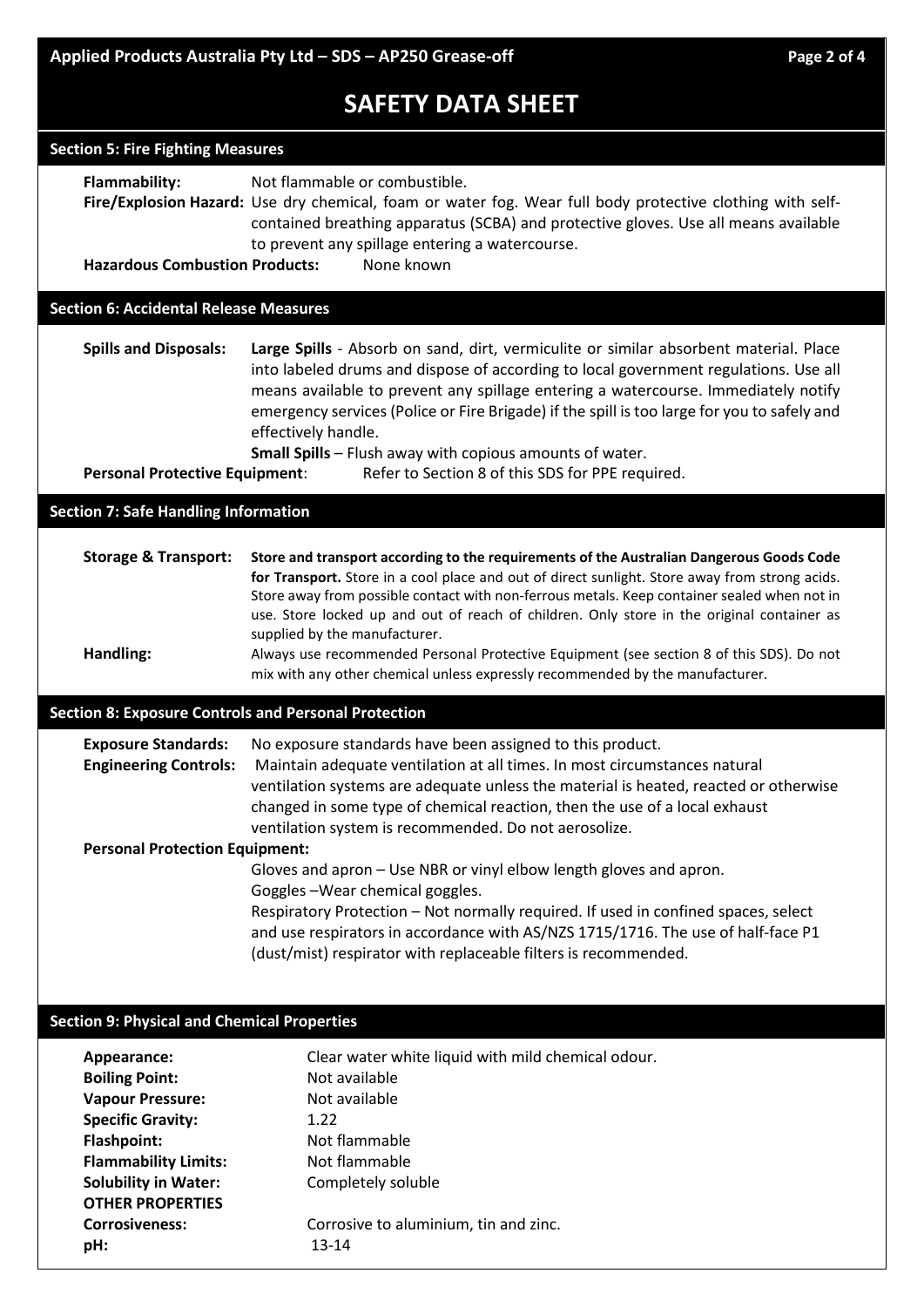#### **Section 10: Stability and Reactivity**

| Stability:                               | Stable under normal conditions of use. |
|------------------------------------------|----------------------------------------|
| <b>Hazardous Decomposition Products:</b> | Non known.                             |
| <b>Hazardous Polymerization:</b>         | Will not occur.                        |
| Incompatibilities:                       | Strong acids and oxidizing agents.     |
| <b>Conditions to avoid:</b>              | Incompatibilities.                     |

#### **Section 11: Toxicological Information**

| <b>HEALTH EFFECTS</b><br><b>ACUTE</b> |                                                                                                                                                                                                                     |
|---------------------------------------|---------------------------------------------------------------------------------------------------------------------------------------------------------------------------------------------------------------------|
| Swallowed:                            | Will cause severe burns to the mouth, throat and stomach with effects including mucous<br>build-up, irritation to the tongue and lips and pains in the stomach, which may lead to<br>nausea, vomiting and diarrhea. |
| Eye:                                  | Will cause severe burns to the eyes with effects including: tearing, pain, corneal opacity and<br>blurred vision. Risk of serious damage to eyes.                                                                   |
| Skin:                                 | Will cause severe burns to the skin, with effects including; redness, itching and<br>drying/defatting.                                                                                                              |
| Inhaled:                              | Mists from the product may cause irritation to the nose, throat and respiratory system with<br>effects including; coughing, discomfort, breathing difficulty and shortness of breath.                               |
| <b>CHRONIC</b>                        | Prolonged or repeated skin contact may lead to dermatitis.<br>Prolonged eye contact may cause permanent eye damage.                                                                                                 |

**Toxicological Information:** There is no toxicological information for the product **AP250 Grease-off**.

#### **Section 12: Ecological Information**

**Ecological Information:** There is no ecological information for the product **AP250 Grease-off**.

#### **Section 13: Disposal Considerations**

**Disposal Methods:** Recycle all plastic containers using suitable local council recycling facilities. Rinse out the container with clear water. Avoid tipping product directly into the sewer system.

#### **Section 14: Transport Information**

**AP250 Grease-off** is classified as a Dangerous Good for transport or storage.

| <b>UN Number:</b>            | 1760                   |
|------------------------------|------------------------|
| <b>Dangerous Goods Class</b> |                        |
| and Subsidiary Risk:         | 8                      |
| <b>Proper Shipping Name:</b> | Corrosive Liquid N.O.S |
| <b>Hazchem Code:</b>         | 2X                     |
| <b>Poisons Schedule No:</b>  | 6                      |
| <b>Packing Group:</b>        | н                      |
|                              |                        |